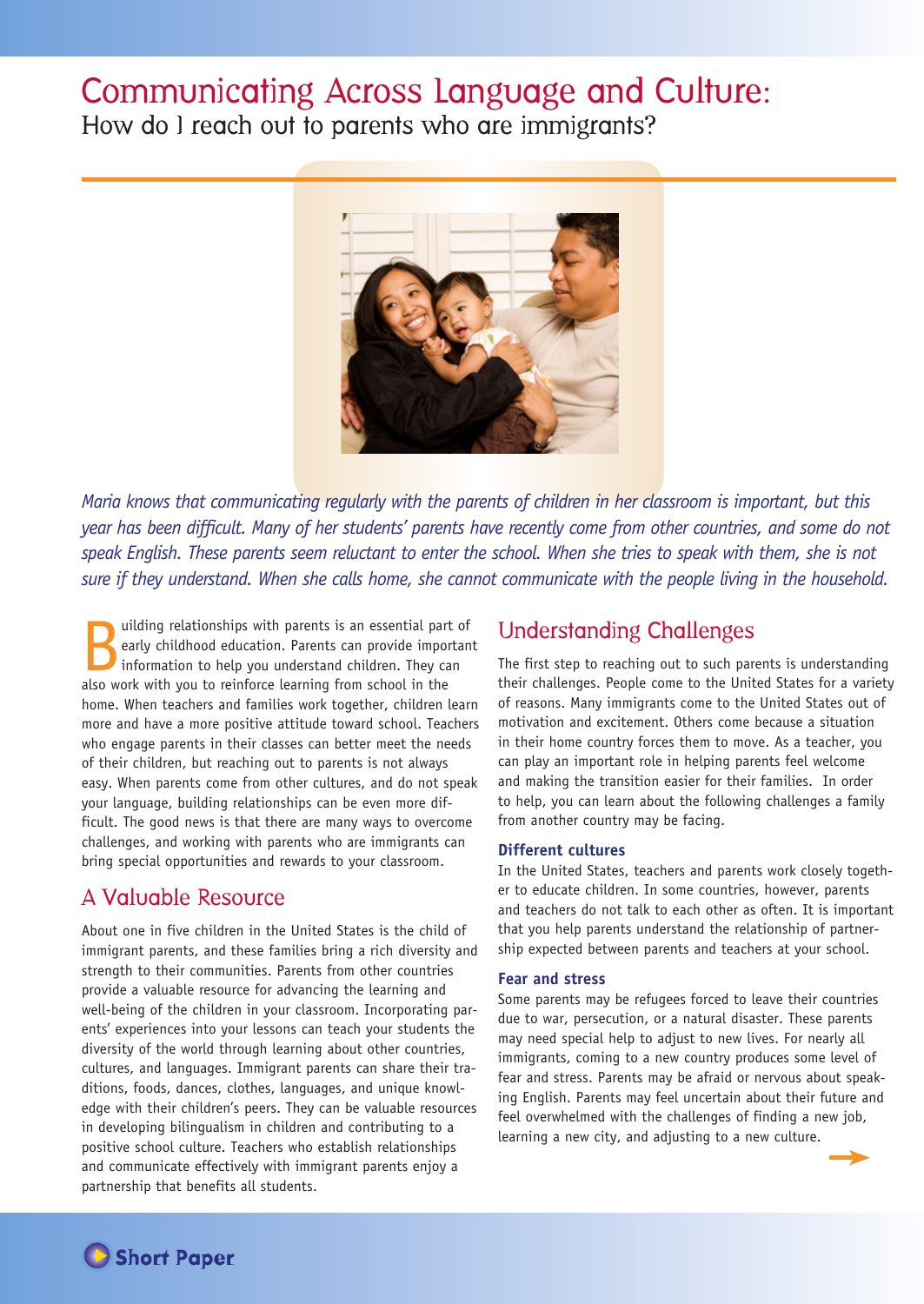### **Family Separation**

One of the most difficult parts of moving to a new country can be family separation. Often, one parent must stay while another parent leaves. Parents at your school may have left their own parents, their siblings, their extended family, and even some of their other children behind. In some instances, family members also go back and forth between here and their home country. These transitions can be difficult to manage, and particularly confusing for young children.

*Maria decides to learn more about the families of her new students this year. She talks to the intake coordinator at her center to find out the native countries and languages of her students. She discovers that two of the families are refugees who came to the United States with the help of a non-profit organization. The next day, she discovers that while the mother and father of one of her students do not speak English, the Aunt speaks some English. When this Aunt picks up her nephew, a boy named Julian, Maria asks about the new family and learns that Julian's father was an artist in his native country and came to the U.S. for economic reasons. Maria decides to use what she has learned to reach out to the parents of her students*

# What Can I Do?

#### **Learn simple words in parents' languages**

A couple of words and a smile can go a long way toward bridging the language barrier. Hearing words in their native language can be comforting for immigrant parents, and if they know that you are learning at least some words in their language, they will be encouraged to communicate with you in English. If you wait outside your center in the morning to greet parents during drop off, they will feel more welcome, and this could lead to a better relationship.

#### **Connect with community organizations**

Organizations that focus on immigrant issues often help newly arrived families. You can call one of these organizations to help you engage parents. They may be able to offer interpretation services or give you insight into the needs of parents. They could also hold an open house at school to provide parents information about community services.

#### **Use pictures around the school**

Using nonverbal language coupled with pictures can help parents who do not speak English feel comfortable and learn about their children's activities in school. Here are ideas for using pictures at school:

- Take pictures of your students' daily activities and post a visual classroom schedule;
- Label classrooms by using pictures of animals;
- Put portraits of teachers and staff at the entrance to the school to introduce school personnel;
- Invite parents who do not speak English and give them a school tour.

#### **Translate school documents**

Once you determine the native languages of the parents of your students, you should translate school documents into these languages. You may use the following resources to provide translation:

- Organizations that focus on immigrant issues or religious groups may be willing to translate for free or a low cost;
- Local high school or college students may be bilingual, and could be valuable resources for translation;
- On-line Google translations are improving, so rather than asking for an entire document to be translated, use Google translator and ask the service or volunteer to check the final product.

# *Have events where English is not required*

Many events that build relationships with parents do not require English:

- A potluck dinner that invites parents to bring a traditional dish;
- Student performances of song and dance that parents can enjoy regardless of English language ability.



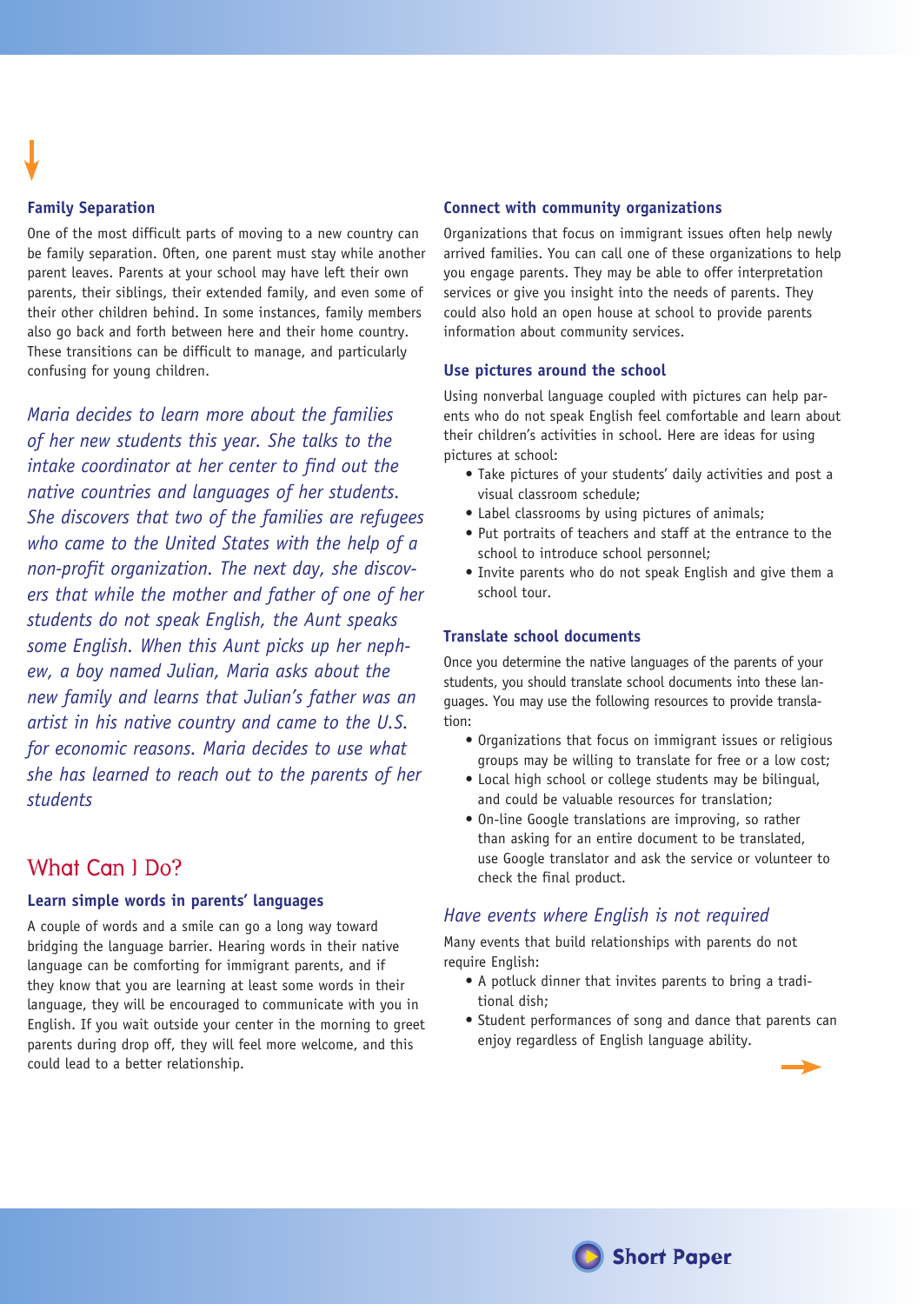# *Have meetings at school with interpreters to establish ties*

Some meetings for parents require a high level of English in order for parents to participate. At these meetings, you should find an interpreter. Avoid using children of the parents for interpretation, as this can be embarrassing and undermine relationships between parents and children. Contact local organizations that help immigrants, local religious organizations that serve their community, or local universities to find if they have volunteer interpretation services. You may also ask other parents at your school who speak the same language as other parents, but whose English is stronger. These parents may be able to interpret, or know someone in their community willing to offer the service.

# *Bring parents into the classroom to share their culture*

Even if parents do not speak English, they can still be valuable assets to the classroom. Parents can participate in the following activities that allow children to benefit from their rich culture and language:

- Read a book to the class in their native language;
- Lead children in a cooking or dancing lesson;
- Bring in pictures from their native country and show them to the students.

#### *Find English as a Second or Other Language (ESOL) services in your community and give information to parents*

Many education and community organizations offer free or affordable ESOL classes for adults. These organizations may be local schools, religious centers, or non-profit agencies. You can find out about them by calling or searching on the Internet. You can help parents sign-up for these classes. Some organizations may offer an evening ESOL class for parents at your center if you have a large number of parents who can attend the class.

## *Build ties among parents at your center*

Parents who have been in the country longer than others can help new parents adjust to their new life and the expectations of the center. You can identify parent leaders who are willing to welcome parents into the community and ask them to call or meet with other parents. Parents can organize groups to

provide support in accessing community services, talking about the challenges of parenting, and providing ideas to the school for how it can improve. These parent groups can be particularly helpful for immigrant parents, especially if you can connect them to other parents who speak their language.

### *Make a home visit*

If possible, you should visit the homes of your students at least once during the year. A home visit will give you a deeper understanding of your student and establish a foundation for building a relationship with parents. For parents who come from other countries, visiting the home can demonstrate the partnership you hope to build with them around their child's education. Once you visit the home of parents, they may feel more comfortable about visiting the school.

*The parents line up in front of a sumptuous array of dishes. They smile and laugh while looking at the pictures of their children around the classroom. Some parents use the basic English they've learned in an adult ESOL class to communicate with other parents. Others look over a document about school procedures Maria has translated into their native languages. Using an interpreter from a local university, Maria asks Julian's father if he could come in to help teach an art class to the children. Julian's father smiles and agrees. Maria schedules home visits with other parents to learn more about their children. She also shows them new books the school has ordered in their native languages and asks if they can come to read a story. Maria is excited about how this new community of parents will contribute to the learning of her students.* 

**the Short Paper**